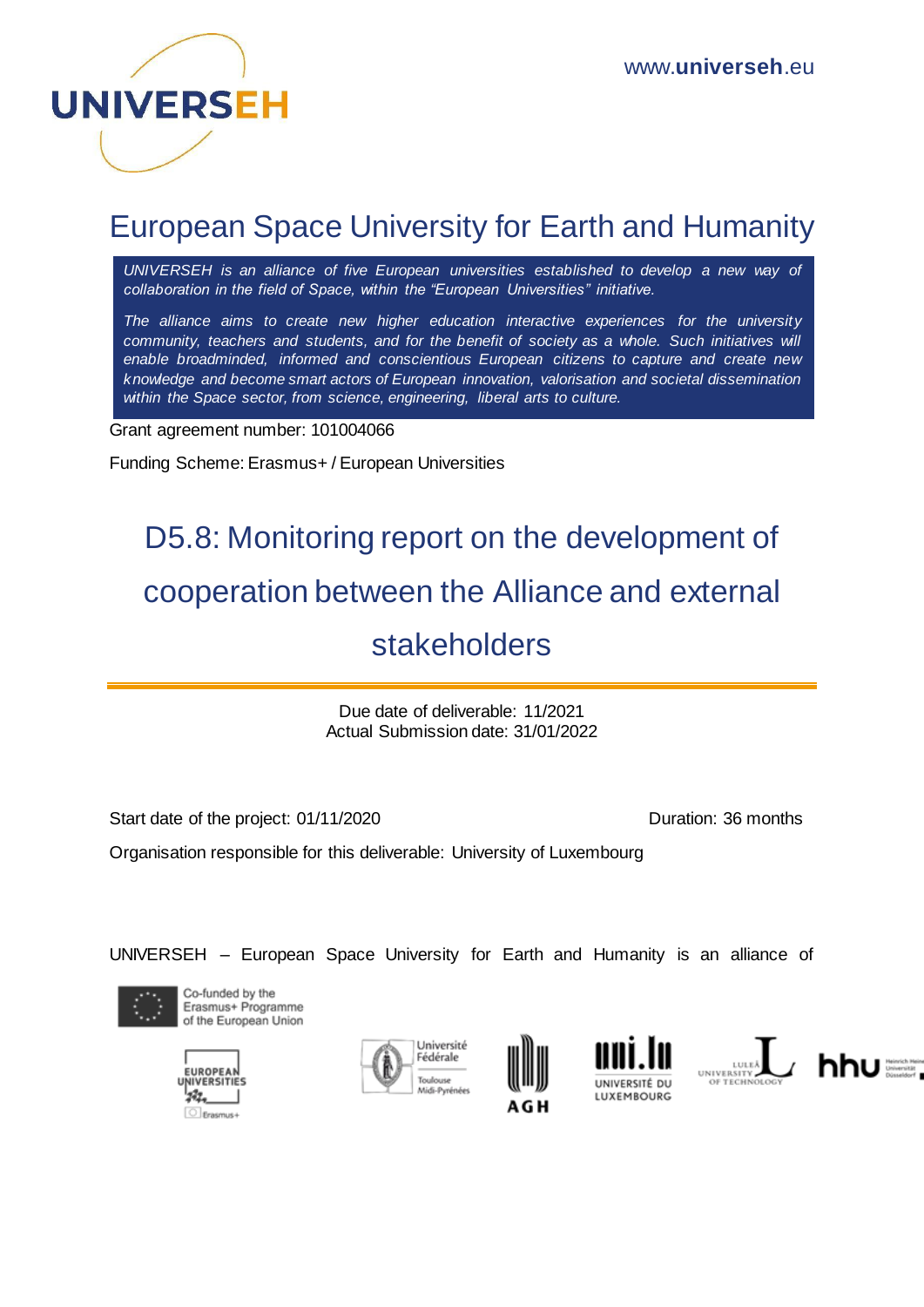

*Version: final* 

### **Dissemination level**

| <b>PU</b> Public                                             |  |
|--------------------------------------------------------------|--|
| <b>CO</b>   Confidential, only for members of the consortium |  |

Document History

| <b>Version Date</b> | <b>Author</b>              | <b>Partner</b> | <b>Summary of main changes</b> |
|---------------------|----------------------------|----------------|--------------------------------|
| 1.0                 | 31/01/2022 Eric Tschirhart | Uni.lu         | $\sim$                         |
|                     |                            |                |                                |
|                     |                            |                |                                |
|                     |                            |                |                                |

UNIVERSEH – European Space University for Earth and Humanity is an alliance of













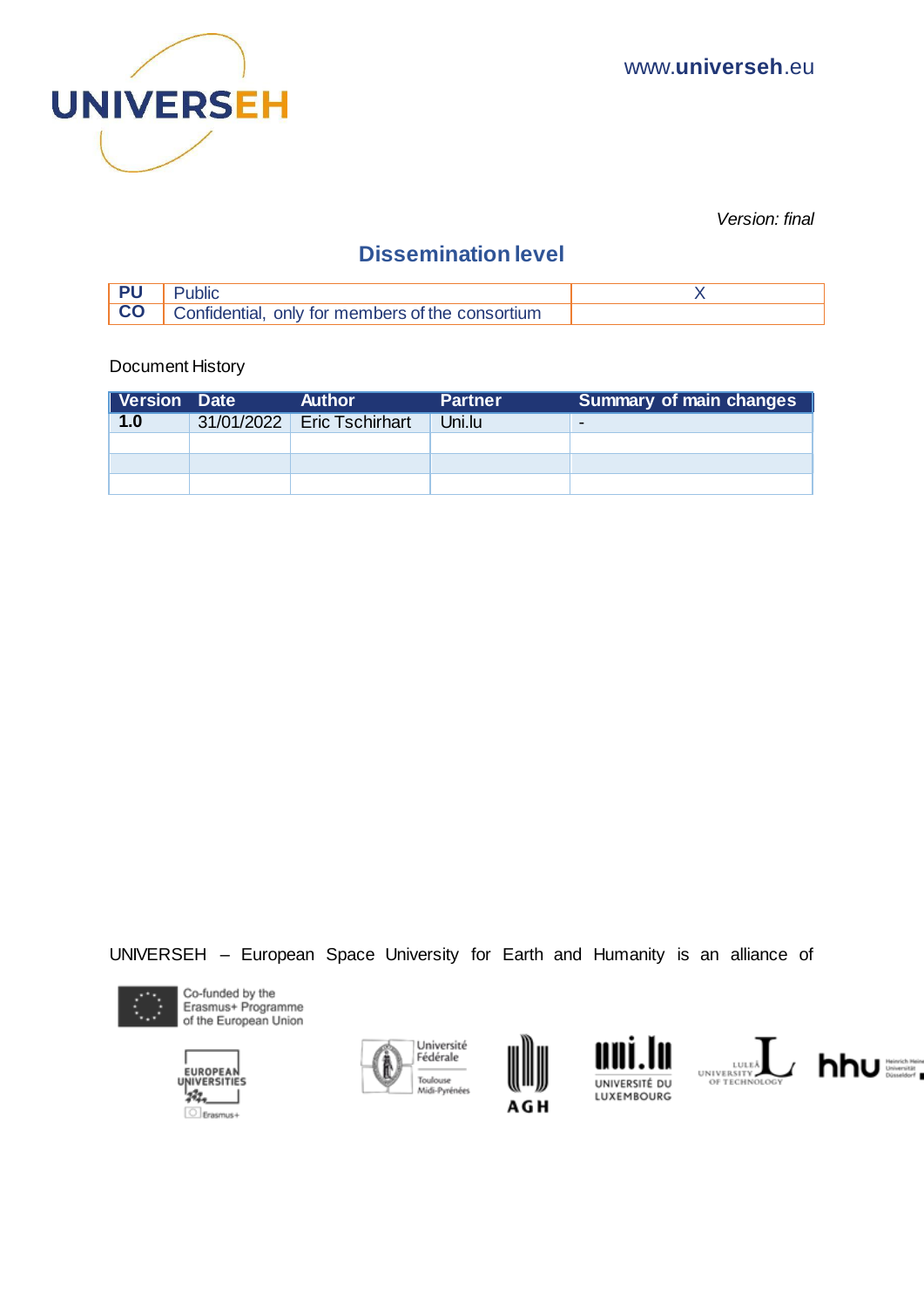

#### **Introduction**

At the application stage, the UNIVERSEH project was supported by more than 60 stakeholders: businesses, agencies, local and regional stakeholders…

The challenge in the implementation stage was to keep these stakeholders engaged, directly in the activities of the project, as well as more strategically through the setting up of an Advisory Board.

During the first year of UNIVERSEH's implementation, additional letters of support were received:

- **European Investment Fund** (EIF), signed by Tomasz Kozlowski, Head of Mandates & Products Development

- **German Aerospace Center** (DLR), signed by Prof. Dr.-Ing. Anke Kaysser-Pyzalla
- **AXA XL**, signed by Denis BOUSQUET, Global CTO in Space Underwriting
- **EIT – Climate KIC**, signed by Kevin Ramirez, Space/Earth Observation Manager.
- In addition, a collaboration with **ESA\_Lab@** has been initiated.

In terms of activities, the engagement of stakeholders is essential in WP5 focusing on entrepreneurship and innovation. However, due to the pandemic situation in Europe, a number of activities had to be postponed for sanitary reasons. Nevertheless, some took place, in particular the Unicareers Student Fair in Luxembourg (see details below).

Stakeholders were also engaged in the communication and events organised by the project, in particular the UNIVERSEH conference organised in Toulouse on the 4th of October (see details below).

Finally, stakeholders were also engaged in the governance of the project: one stakeholder is a member of the Quality Assurance Committee, and the Alliance has been working on the setting up of the Advisory Board.

UNIVERSEH – European Space University for Earth and Humanity is an alliance of













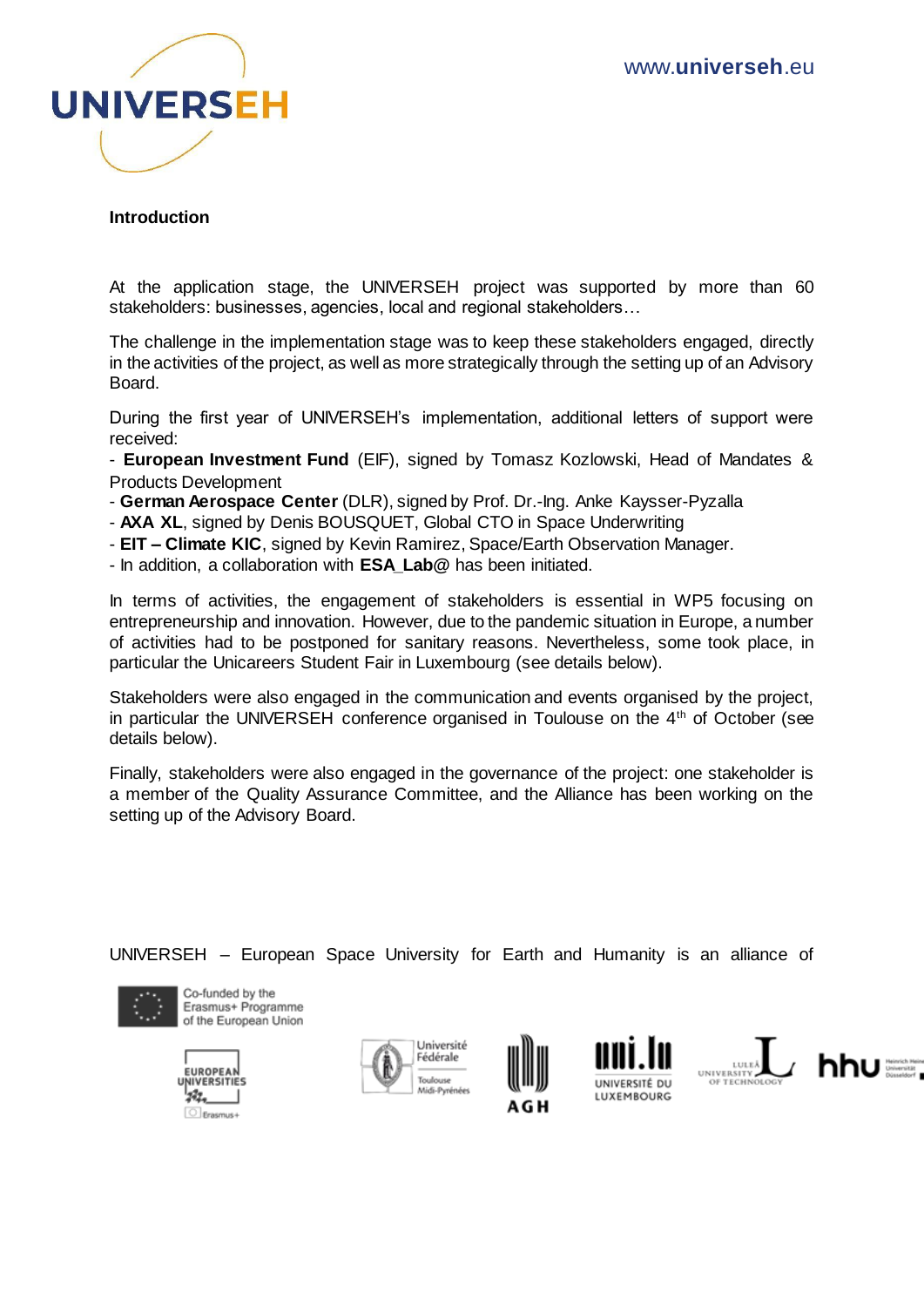

#### **Presentation of [Unicareers](https://en.moovijob.com/events/unicareers) in Luxembourg**

*Cit.:* "The Unicareers fair is the official career fair of the University of Luxembourg, organised in collaboration with your job board Moovijob.com that allows you to meet the main Luxembourg companies in one day! This fair is open to everyone (regardless of the participant's university, country, or course of studies) and is dedicated to students looking for an internship, a first job, PhD & Postdoc candidates looking for an R&D collaboration, as well as experienced profiles with up to five years of professional experience."

Training opportunities are unique at such a level of commitment and support letters clearly delineate the formal interest of the contacted companies to our integrative teaching and learning curricula. We are convinced that such internships are key to nurture collaboration between the members of the Alliance and companies that operate in the space sector, in helping them describing tomorrow's jobs and training the youngest for. It is also envisioned to install a UNIVERSEH-led "space" booth at a major career fair such as [Unicareers.lu,](https://en.moovijob.com/events/unicareers) by inviting space corporations to publish and present their open positions.

A first run-up was organized on 1st October 2021, in a full virtual mode due to Covid restrictions.

Historically, Unicareers is organised in Luxembourg since 2014 with 4000+ students when physical. This time in 2021, it was organized virtually with:

- **2600+ attendees**
- **98 attendees** with « **Space** » mentioned
- A "**Space corner**" which regrouped space companies for the first time (ESA, FEDIL, Gradel, Iceye, Lease, SES,…)

Final figures of this first participation of UNIVERSEH are as follows:

- **489 visitors** to the UNIVERSEH stand, mainly graduate students.
- **27 scheduled in-person meetings**.
- **828 views of the conference** given for general information on UNIVERSEH.

Interviews of students with space companies were confidential for this online edition. Pending future restrictions in 2022, a model will be developed to ensure monitoring of the interaction between attendees and companies.

UNIVERSEH – European Space University for Earth and Humanity is an alliance of



Co-funded by the Erasmus+ Programme of the European Union







UNIVERSITÉ DU LUXEMBOURG



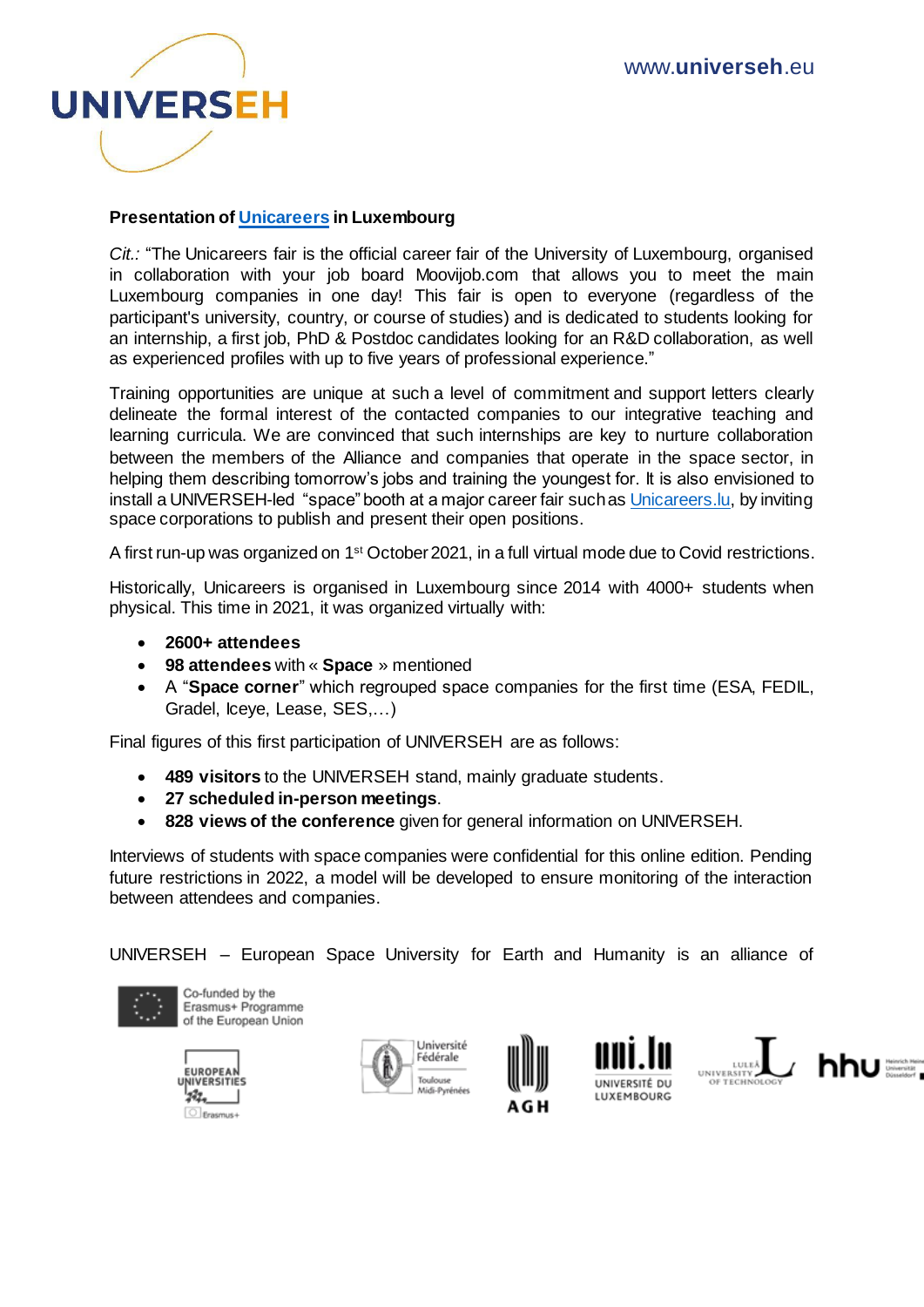

#### **Advisory Board for UNIVERSEH Governance & Management**

To align skills development in higher education with the future needs of the labour market, the project has foreseen the establishment of an Advisory Committee, and of an Advisory Board, which is an executive subset of the Committee. The alliance has been successful in attracting partners and stakeholders (see [consortium page](https://universeh.eu/the-consortium/) on the [website\)](https://universeh.eu/). Terms of references have been established and communicated to the potential members beforehand (see Annex 1).

The Advisory board is composed of the following persons from public institutions or companies:

- *Christophe* Grudler, Member of the **European Parliament**, member of Committee on Industry, Research and Energy, DEEA Delegation for Northern cooperation and for relations with Switzerland and Norway and to the EU-Iceland Joint Parliamentary Committee and the European Economic Area (EEA) Joint Parliamentary Committee.
- Géraldine Naja, Director for Commercialisation, Industry & Procurement, **European Space Agency**
- Tomasz Kozlowski, Head of Mandate and Product Development, **European Investment Fund**
- Kevin Ramirez, Space/Earth Observation Manager, **EIT Climate-KIC**
- Mathias Van Den Bossche, Director, research, development and product policy, **Thales-Alenia-Space**
- Philippe Trillat, Vice-President Avionics Systems, **Airbus Defence & Space**
- Denis Bousquet, Global Chief Technical Officer, Space Underwriting, **AXA XL**
- Ferdinand Kayser, Strategic advisor to the CEO, **SES Satellites**
- Agata Kołodziejczyk, Director of Scientific Projects, **Analog Astronaut Training Center**
- Alexandre Tisserand, **Club Galaxie**, **CEO KINEIS**
- Michel Bosco, Member of the Board, **RHEA Group**
- Emil Vinterhav, CEO, **Pasq Space** (pending)

We believe that the current composition of the Advisory Board is a unique combination of experienced persons, capable considering its wide range of expertise and already acquired extensive contacts with the space industry and European Space Institutes. This will allow us

UNIVERSEH – European Space University for Earth and Humanity is an alliance of